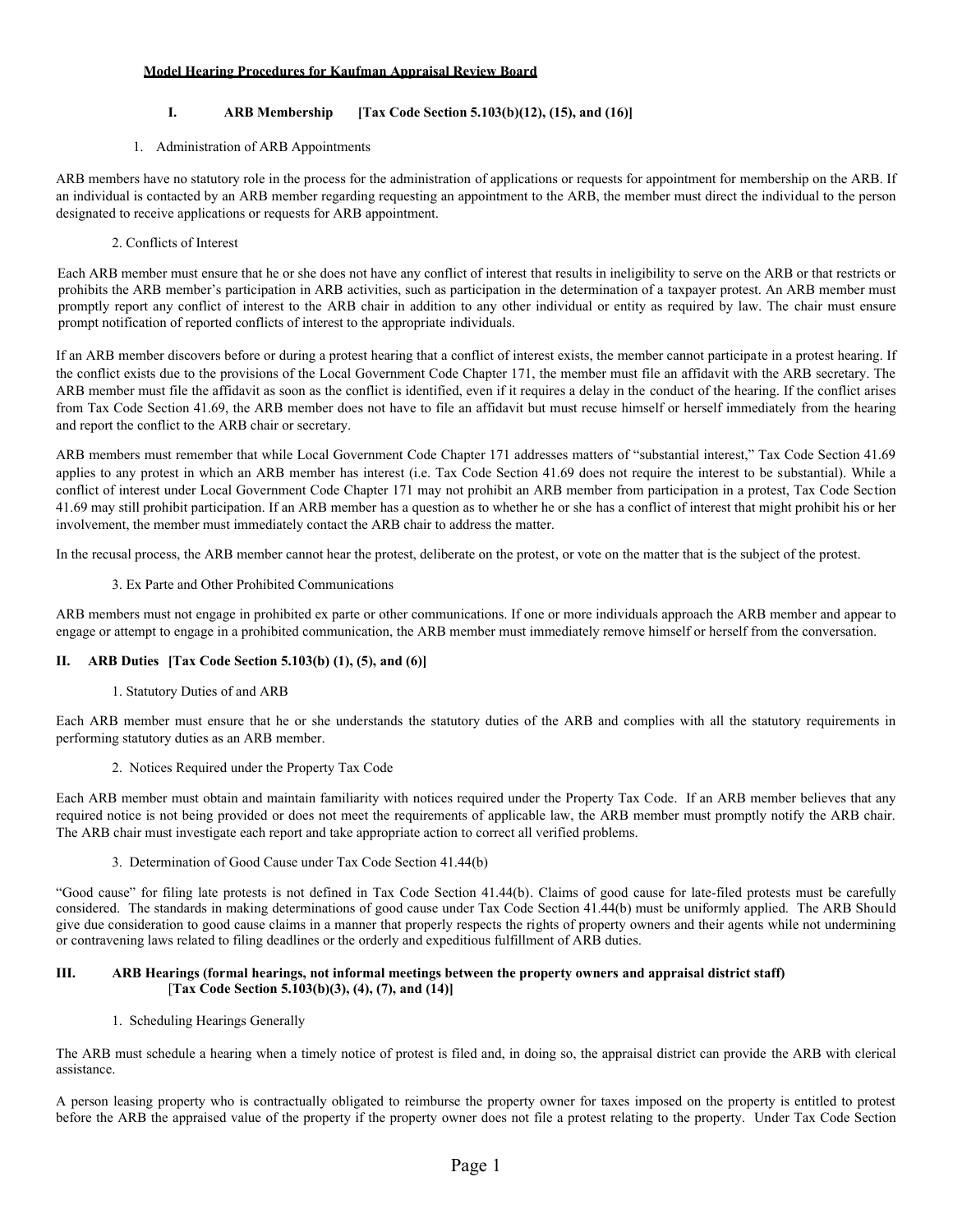41.413, the lessee can designate another person to act as an agent with the same authority and limitations as an agent designated under Tax Code Section 1.111. Designated agents have the same authority and are subject to the same limitations as agents designated by property owners.

### 2. Scheduling Hearings for Property Owners, Agents and Qualifying Lessees

Pursuant to Tax Code Section 41.66(i), the ARB must schedule hearing requests filed by property owners or their designated agents under Tax Code Section 1.111 for a specific time and date. The ARB can schedule more than one protest hearing at the same time and date; however, the property owner or agent can request to postpone a hearing if it is not started by an ARB panel or the full ARB within two hours of the scheduled hearing time. The postponement request must contain the mailing address and email address of the person requesting the postponement. The ARB must respond in writing or by email to the postponement request not later than the  $7<sup>th</sup>$  day after the date of receipt of the request.

### 3. Scheduling Hearings for Multiple Accounts

If requested by a property owner or the designated agent, the ARB must schedule consecutive hearings on the same day on protests concerning up to 20 designated properties. The request must meet all requirements of Tax Code Section 41.66(j), including the required statement in boldfaced type: "request for same-day protest hearings." A property owner or designated agent can file more than one such request in the same tax year. Also pursuant to Tax Code Section 41.66(j), the ARB may schedule protest hearings concerning more than 20 properties filed by the same property owner or designated agent and may use different panels to conduct the hearings based on the ARB's customary scheduling. The ARB may follow the practices customarily used in the scheduling of hearings under Section 41.66(j).

### 4. ARB Panel Assignments **[Tax Code Section 41.66(k)(k-1) and 41.45(d)(d-1)]**

Pursuant to Tax Code Section 41.66(k) and (k-1), if an ARB sits in panels as authorized by Tax Code Section 41.45(d) and (d-1), it must randomly assign protests. Except for panels established under Tax Code Section 6.425, the ARB, with or without clerical assistance from the appraisal district staff, may consider the property type or the protest grounds in order to assign the protest to a panel with members who have particular expertise.

Tax Code Section 41.45(b-4) allows a property owner to request that a single-member panel conduct the protest hearing. The property owner must submit the request not later than the  $10<sup>th</sup>$  day before the hearing date in writing on the notice of protest or by a written submission. If the ARB does not accept the recommendations made by the single-panel member, the ARB can determine the protest or refer it for rehearing to a single-member panel composed of someone who did not hear the original protest.

Tax Code Section 41.66(k-1) allows a property owner or agent to request a special ARB panel to hear a complex property protest if in a county with a population of one million or more. The owner or agent must consent to a special panel reassignment and may request a postponement if they disagree with the reassignment.

Once a protest is scheduled for a specific panel, the ARB cannot reassign it to another panel without the consent of the property owner or a designated agent. If the ARB reassigns a protest to another panel, the owner or designated agent may agree to the reassignment or request a postponement of the hearing. The ARB must postpone the hearing if requested in this situation. Pursuant to Tax Code Section 41.66(k), "[a] change of members of a panel because of a conflict of interest, illness, or inability to continue participating in hearings for the remainder of the day does not constitute a reassignment of a protest to another panel."

5. Postponements Under Tax Code Section 41.45(e)

A property owner who is not represented by an agent under Tax Code Section 1.111 is entitled to one postponement of a hearing without showing cause. The property owner must request the postponement before the hearing date in writing, including by facsimile, email, telephone or in person to the ARB, an ARB panel or the ARB chair. If the requested hearing postponement is scheduled to occur before the next regular meeting of the ARB, the chair or chair's representative may act on the request for postponement without the necessity of action by the full ARB. Unless the postponed hearing date and time are agreed to by the ARB chair or the chair's representative, the property owner and the chief appraiser, the ARB cannot postpone the hearing to a date less than five or more than 30 days after the date scheduled for the hearing when the postponement is sought.

Without limit, the ARB must postpone a hearing if the property owner or the designated agent shows good cause, as defined in Tax Code Section 41.45(e-2). The property owner or designated agent must request the postponement in writing, including by facsimile, email, telephone or in person to the ARB, an ARB panel or the ARB chair. If the postponed hearing is rescheduled to occur before the next regular meeting of the ARB, the chair or the chair's representative can act on the postponement request without the necessity of action by the full ARB. Unless the postponed hearing date and time are agreed to by the ARB chair or the chair's representative, the property owner and the chief appraiser, the ARB cannot postpone the hearing to a date less than five or more than 30 days after the date scheduled for the hearing when the postponement is sought.

Without limit, the ARB must postpone a hearing if the chief appraiser consents to the postponement. The chief appraiser must request the postponement in writing, including by facsimile, email, telephone or in person to the ARB, an ARB panel or the ARB chair. If the postponed hearing is rescheduled to occur before the next regular meeting of the ARB, the chair or chair's representative can act on the postponement request without the necessity of the full ARB. Unless the postponed hearing date and time are agreed to by the ARB chair or the chair's representative, the property owner and the chief appraiser, the ARB cannot postpone a hearing to a date less than five or more than 30 days after the date scheduled for the hearing when the postponement is sought.

The postponement request must contain the mailing address and email address of the person requesting the postponement. The ARB must respond in writing or by email to the postponement request not later than the 7<sup>th</sup> day after the date of the receipt of the request.

6. Postponements Under Tax Code Section 41.45(e-1)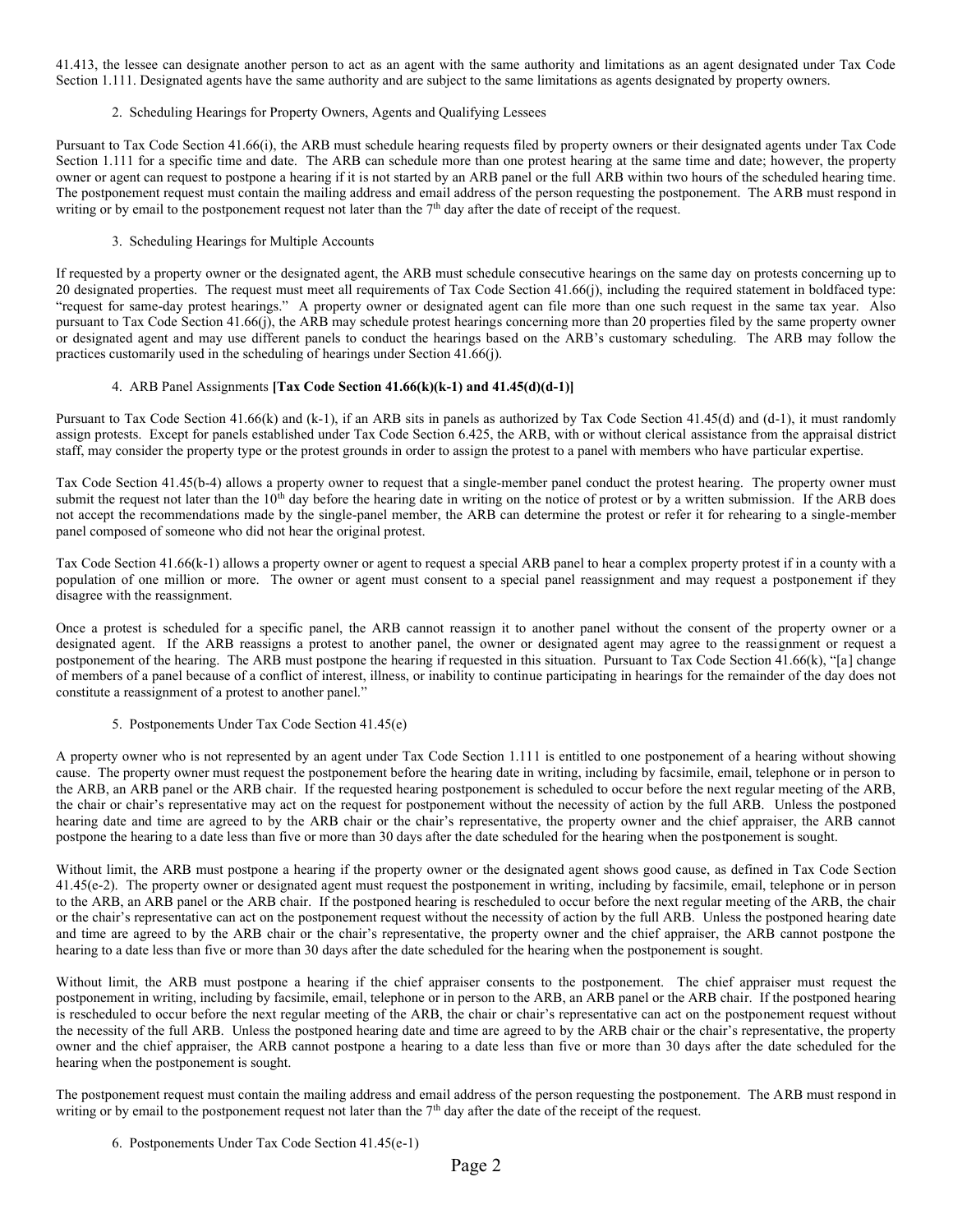A property owner or owner's agent who fails to appear at the hearing is entitled to a new hearing if the property owner or owner's agent file, no later than the fourth day after the date the hearing occurred, a written statement with the ARB showing good cause, as defined in Tax Code Section 41.45(e-2), for the failure to appear and requesting a new hearing.

The postponement request must contain the mailing address and email address of the person requesting the postponement. The ARB must respond in writing or by email to the postponement request no later than the  $7<sup>th</sup>$  day after the date of receipt of the request.

7. Postponements Under Tax Code Section 41.45(g)

The ARB must postpone a hearing to a later date if:

- (1) the property owner or the owner's agent is also scheduled to appear at an ARB protest hearing in another appraisal district;
- (2) the other scheduled ARB protest hearing is scheduled to occur on the same date as the hearing set by this ARB;
- (3) the hearing notice delivered to the property owner or the owner's agent by the other ARB bears an earlier postmark than the hearing notice delivered by this ARB or, if the postmark date is identical, the property owner or agent has not requested a postponement of the other hearing; and
- (4) the property owner or the owner's agent includes with the postponement request a copy of the hearing notice delivered to the property owner or the owner's agent by the other ARB.
- 8. Postponements Under Tax Code Section 41.66(h)

The ARB must postpone a hearing (one time only) if the property owner or the designated agent requests additional time to prepare for the hearing and establishes that the chief appraiser failed to comply with the Tax Code Section 41.461. The postponement request must contain the mailing address and email address of the person requesting the postponement. The ARB must respond in writing or by email to the postponement request not later than the  $7<sup>th</sup>$  day after the date of the receipt of the request.

9. Postponements Under Tax Code 41.66(i)

The ARB must schedule protest hearings filed by property owners or their designated agents under Tax Code Section 1.111 for a specific time and date. The ARB can schedule more than one protest hearing at the same time and date; however, a property owner or agent can request to postpone a hearing if it is not started by an ARB panel or the full ARB within two hours of the scheduled hearing time. The postponement request must contain the mailing address and email address of the person requesting the postponement. The ARB must respond in writing or by email to the postponement request not later than the  $7<sup>th</sup>$  day after the date of the receipt of the request.

10. Postponements Under Tax Code Section 41.66(k)(k-1)

Once the ARB schedules a hearing by a specific panel, the ARB cannot reassign it to another panel without the consent of the property owner or designated agent. If the ARB reassigns a protest to another panel, a property owner or designated agent may agree to reassignment or request a hearing postponement. The ARB must postpone the hearing on that request. A change of panel members because of a conflict of interest, illness or inability to continue participating in hearings for the remainder of the day does not constitute panel reassignment.

A property owner or agent must consent to a special panel ARB hearing reassignment or request a postponement if they disagree with the reassignment. A change of special panel members because of a conflict of interest, illness or inability to continue participating in hearings for the remainder of the day does not constitute a special panel hearing reassignment.

The postponement request must contain the mailing address and email address of the person requesting the postponement. The ARB must respond in writing or by email to the postponement request not later than the 7<sup>th</sup> day after the date of receipt of the request.

### **IV. Conduct of ARB Hearings (formal hearings, not informal meetings between property owners and appraisal district staff) [Tax Code Section 5.103(b)(2), (9), and (10)]**

1. Conducting Hearings Open to the Public

This introductory statement must be read at the beginning of each hearing:

We are the appraisal review [board or panel] that will hear your protest today. We are not employees of the appraisal district. We are appointed to perform an independent review of your protest. You can complete a survey regarding your experience today [provide instructions on how to fill out the survey]. The survey is voluntary. You also have the right to appeal our decision. We will provide the appeal information to you with our determination.

The ARB or ARB panel does not have to read the statement above if the owner or agent has previously appeared before the ARB or any ARB panel for the ARB for that county that same day.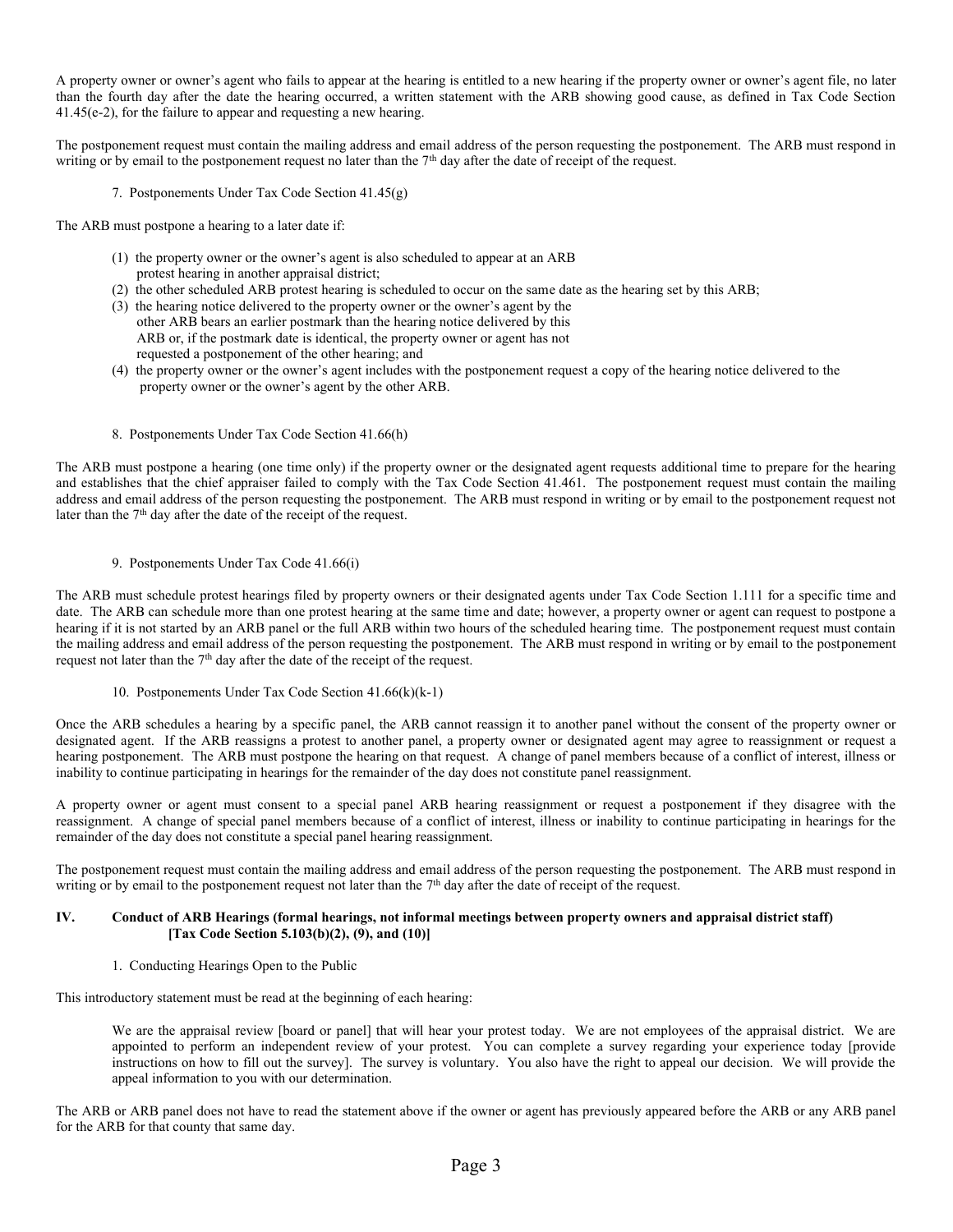ARBs should conduct most protest hearings in the following order:

- a. Commence the hearing and announce the assigned protest number, property location, property owner and other identifying information.
- b. Announce that, in accordance with Tax Code Section 41.45(h), the parties must provide all written and electronic material that has not been provided.
- c. State that the ARB members who are considering the protest have not communicated with anyone about the protest and have signed affidavits to that effect.
- d. Welcome the parties and remind them of the content of the hearing procedures, time limits for the hearing, and other relevant matters.
- e. Ask if any testifying witness holds a license or certificate from the Texas Appraiser Licensing and Certification Board and if the witness is appearing in that capacity.
- f. Inform the witness that they must give all testimony under oath and swear-in all witnesses who plan to testify
- g. Ask the property owner to decide if he/she wishes to present his/her evidence and argument before or after the appraisal district.
- h. If the property owner or agent presents his/her case first, he/she will present evidence (documents and testimony). If witnesses are present, the property owner or agent can examine the witnesses as part of the presentation of evidence. At the end of the presentation, the property owner or agent must state an opinion of the property's value (if applicable).
- i. Next, the appraisal district representative may cross-examine the property owner, the agent or representative and/or witnesses.
- j. If the property owner or agent presented his/her case first, the appraisal district representative will present evidence (documents and testimony) next. If witnesses are present, the appraisal district representative can examine the witnesses as part of the presentation of evidence. At the end of the presentation, the appraisal district representative must state an opinion of the property's value (if applicable).
- k. Then, the property owner or agent can cross-examine the appraisal district representative and/or witnesses.
- l. The parties cannot cross-examine the ARB members.
- m. The party representing its case first can offer rebuttal evidence (additional evidence to refute evidence presented by the other party).
- n. The other party can then offer rebuttal evidence.
- o. The party presenting its case first must make its closing argument and state the ARB determination being sought.
- p. The party presenting its case second must make its closing argument and state the ARB determination being sought.
- q. The ARB or panel chair must state that the hearing is closed.
- r. The ARB panel must deliberate orally. No notes, text messages, or other forms of written communication are permitted.
- s. The ARB or panel chairman must ask for a separate motion for each matter that was the subject of the protest hearing. The motion should include the exact value or issue protested. The ARB must take a vote and a designated appraisal district staff person or ARB member must record it. The parties must make separate motions and the ARB must make separate determinations for each protested issue (i.e., excessive appraisal and unequal appraisal must have separate ARB motions and determinations).

Single-member panels must make a recommendation on each motion submitted under protest, however, the ARB will ultimately accept the panel's determination, make its own determination on the protest, or refer the matter for rehearing to a single-member panel composed of someone who did not hear the original protest.

Special panels appointed in certain counties must make a recommendation on each motion submitted under protest, however, the ARB will ultimately accept the panel's determination or refer the matter for rehearing to another special panel composed of members who did not hear the original protest. If ARB does not have at least three other special panel members available, the ARB may make the determination.

t. Thank the parties for their participation and announce the ARB determinations(s) and that an order determining protest will be sent by certified mail or email in counties with populations greater than 120,000 where property owners can submit a written request for email delivery of the notice of determination. Provide the property owner or agent documents indicating that the members of the board hearing the protest signed the required affidavit.

If the ARB members use computer screens during ARB hearings for reviewing evidence and other information, the ARB must make computer screens available to property owners and agents at the hearings to view the same information that is presented to the ARB members by the appraisal district staff. This requirement is met if the property owner or agent can see all information displayed on at least on computer screen in the hearing location (there is no requirement that the ARB provide the property owner or agent with a separate screen).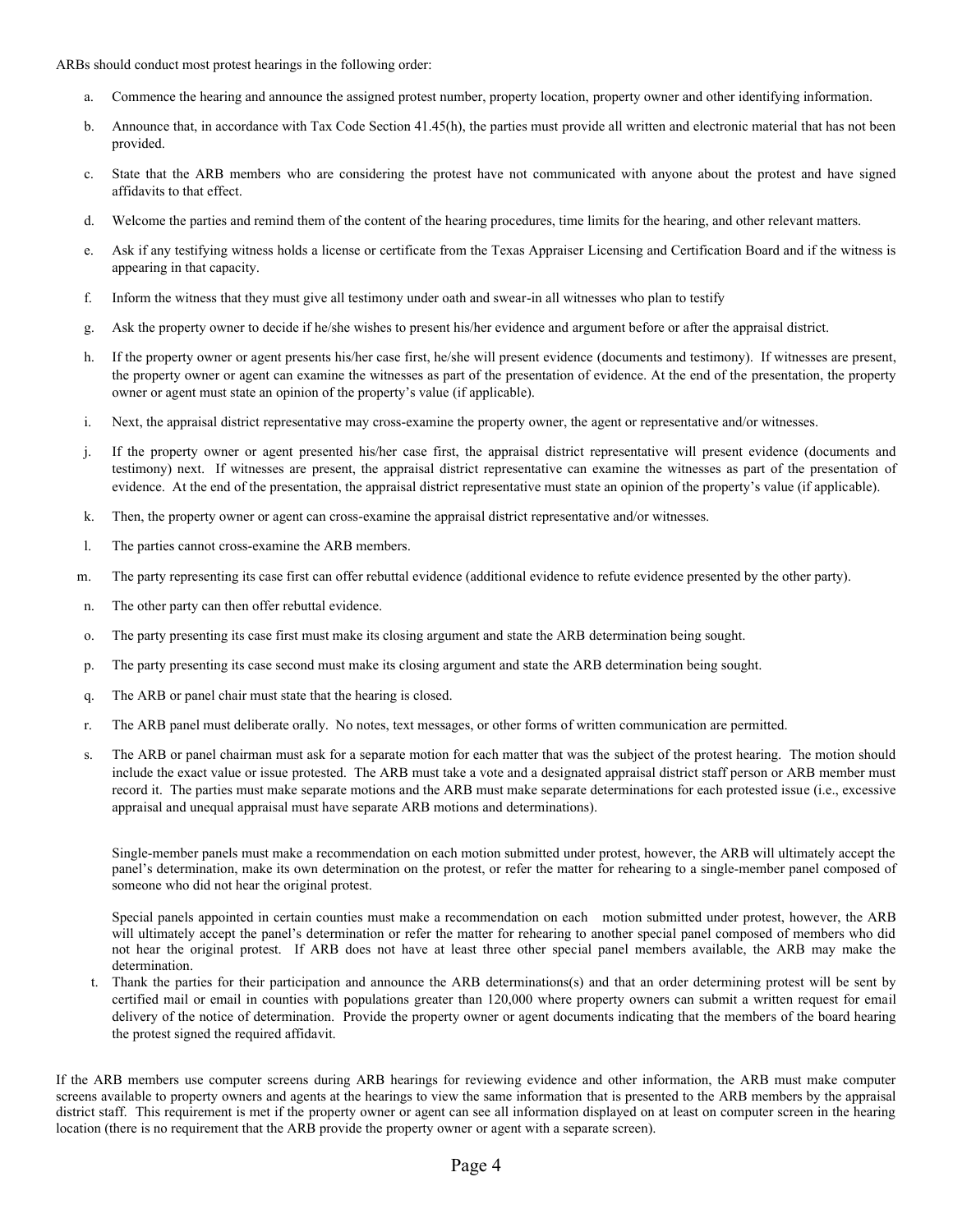If a chief appraiser uses audiovisual equipment at a protest hearing, the appraisal office must provide equipment of the same general type, kind and character for the use of the property owner or agent during the hearing. See section VI, Other Issues, for more information regarding audiovisual equipment requirements.

The property owner or agent and the appraisal district representative are prohibited from debating each other. The parties must direct all communications to the ARB members, except for examination or cross-examination during testimony of witnesses or parties testifying at the hearing.

For taxing unit challenges, motions to correct appraisal records, protests regarding exemptions, or other matters that may be the subject of ARB hearings, the ARB should follow the order of conducting hearings above but may make exemptions for the type of hearing.

Tax Code Section 41.68 and Comptroller Rule 9.803 require that the ARB keep records for each ARB proceeding. The includes the ARB retaining evidence offered or submitted by the parties as required by the Tax Code Section 41.45 and Comptroller Rules 9.803 and 9.805. The ARB secretary is responsible for ensuring proper record keeping, maintenance and retention.

2. Conducting Hearings by Telephone or Videoconference Call

Tax Code Section 41.45(n) allows a property owner initiating a protest can offer evidence or argument by affidavit without physically being present. Tax Code Section 41.45(b-1) requires a property owner to notify the ARB by written request not later than the 10<sup>th</sup> day before the date of the hearing if the property intends to appear remotely. To offer evidence or argument at a hearing conducted remotely, a property owner must submit a written affidavit of any evidence before the hearing begins. A property owner is responsible for providing access to a hearing conducted remotely to another person the owner invites to participate in the hearing.

Tax Code Section 41.45(b-2) requires the ARB to provide the telephone number for conducting the teleconference call or the URL address for conducting the videoconference (if offered in that county). The ARB must hold the hearing in a location with equipment that allows all ARB members and parties to the protest in attendance to hear and see the property owner's argument.

3. Conducting Hearings Closed to the Public [Tax Code Section 41.66(d), (d-1)]

The chief appraiser and property owner must file a joint motion to request that a closed hearing due to intent to disclose proprietary or confidential information that will assist the ARB in determining the protest.

The ARB panel or chair must convene the hearing as an open meeting and then announce the closed meeting as permitted by the Tax Code Section 41.66(d) and (d-1). Only the parties to the protest, their witnesses and the ARB members are permitted to stay in the hearing room. The ARB must follow the same order of proceedings as for hearings open to the public.

The ARB secretary must keep a separate tape recording or written summary of the testimony for the closed meeting in accordance with Comptroller Rule 9.803, generally. The proprietary or confidential evidence presented at the hearing giving rise to the close hearing is confidential according to Tax Code Section 22.27. The ARB must mark as "confidential" and maintain it as confidential in the ARB records for proper handling. At the conclusion of the hearing, the ARB panel must confirm with the parties that all proprietary and confidential information has been appropriately identified by the ARB. The ARB members must maintain the confidentiality of the information and disclose only as provided by law.

After deliberation, the ARB must reconvene in open meeting and vote or take final action on the protest deliberated in the closed meeting. The ARB and parties cannot mention of the proprietary or confidential information during the open meeting.

4. Right to Exam and Cross-Examine Witnesses or Other Parties

Tax Code Section 41.66(b) states that "each party to a hearing is entitled to offer evidence, examine or cross-examine witnesses or other parties, and present argument on the matters subject to the hearing." The ARB cannot prohibit this entitlement in any way; however, it may enforce time limits and dictate the order of ARB hearings for witness examination and cross-examination. To the extent possible, the ARB should advise the parties in advance of any limitations that the ARB intends to impose regarding the presentation of evidence.

## 5. Party's Right to Appear by an Agent

A person leasing property who is contractually obligated to reimburse the property owner for taxes imposed on the property can file a protest if the property owner does not and to designate, under Tax Code Section 41.413, another person to act as his/her agent with the same authority and limitations as an agent designated under Tax Code Section 1.111.

## **V. Evidence Considerations [Tax Code Section 5.103(8), (11), and (13)]**

## 1. A Party's Right to Offer Evidence and Argument

The ARB cannot prohibit a party's right to offer evidence and argument but may enforce time limits and dictate the order of ARB hearings. To the extent possible, the ARB Should advise the parties in advance of any time limitations the ARB intends to impose regarding the presentation of evidence and argument. The ARB should, schedule permitting, provide as much time as possible to each party to a hearing to fully present evidence and offer argument.

2. Prohibition of Consideration of Information Not Provided at the ARB Hearing **[Tax Code Section 41.66(e)]**